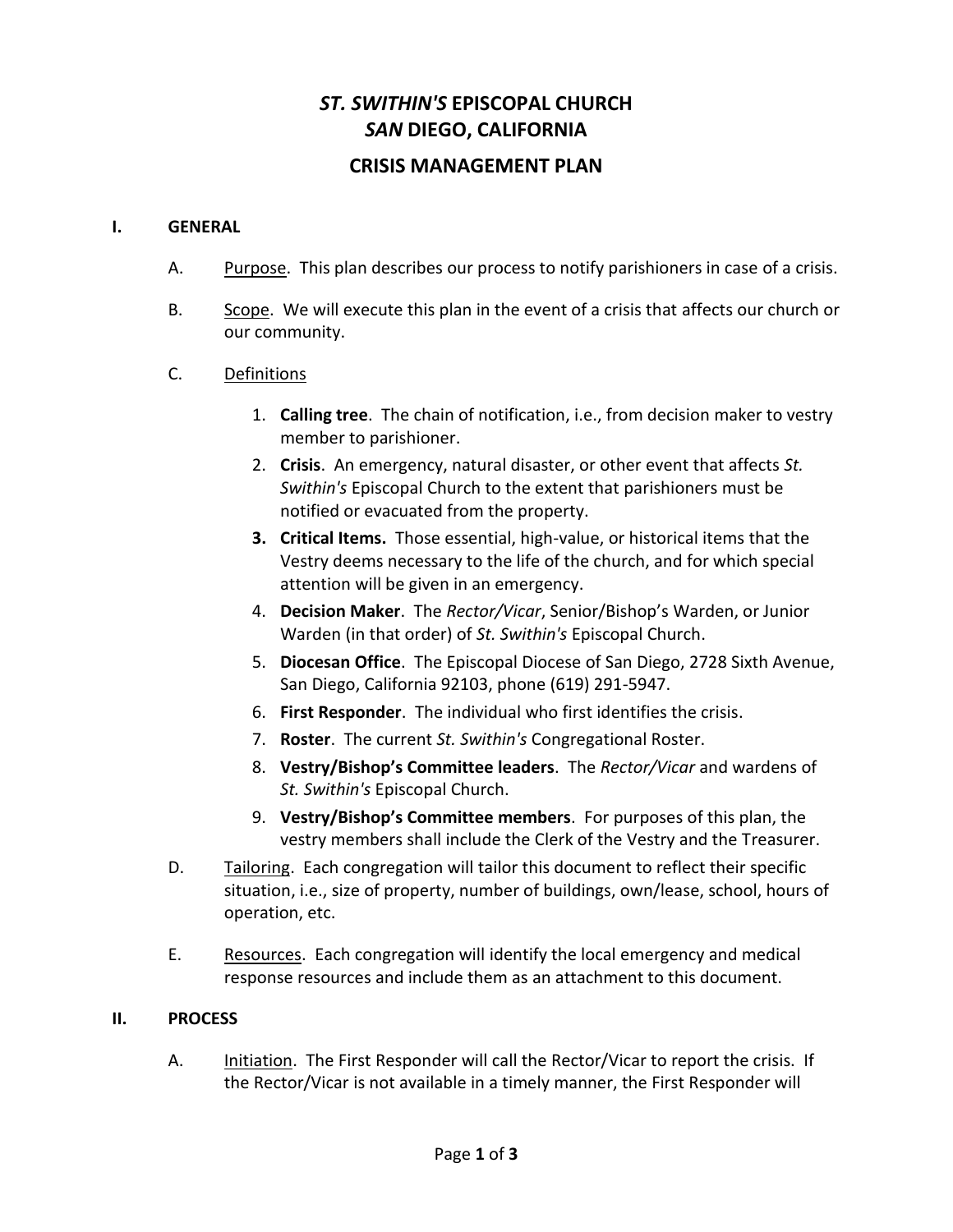contact the next Decision Maker. If none of those individuals are available, the First Responder will contact the Diocesan Office for further instructions.

- B. Identification of Crisis or Emergency. The Decision Maker will determine whether the situation constitutes a crisis. For an on-site crisis or emergency, see the attached emergency evacuation plan.
- C. Notification of Congregation. If the Decision Maker deems the situation a crisis, he or she will execute the following notification process:
	- 1. The Decision Maker will call the Diocesan Office to notify the Bishop or his Staff of the crisis, and receive guidance if needed to proceed.
	- 2. All inquiries from the media will be directed to the Office of the Bishop, Communications Coordinator.
	- 3. The Decision Maker, in consultation with the other Vestry leaders (and Diocesan staff, if needed), will frame the notification to parishioners to be delivered via the Calling tree. The notification may include information on the crisis, date, and place of services if the church is unavailable, or other instructions. Depending on the crisis, checking on the safety of each parishioner may be a major aspect of the notification process.
	- 4. The Decision Maker will call each Vestry member to notify the Vestry member of the crisis and relate the notification to parishioners.
	- 5. The Decision Maker will assign a percentage of the parishioners on the roster for each Vestry member to contact. Depending on the crisis, the Decision Maker may identify a time frame in which the Vestry members should report back to the Decision Maker.
	- 6. Each Vestry member will attempt to contact the parishioners assigned and report the results back to the Decision Maker.
	- 7. After hearing back from the Vestry members, or determining that further action is required, the Decision Maker, in consultation with the other Vestry leaders (and Diocesan staff, if needed), will reassess the situation to determine what action is required.
	- 8. The Decision Maker will update the Diocesan staff on the status of the crisis and the notification of parishioners as required.
- D. Conclusion. The Decision Maker, in consultation with the other Vestry leaders (and Diocesan staff, if needed), will determine when the crisis is over. Depending on the crisis, the Calling tree may be reinitiated to disseminate concluding information to parishioners.
- E. Post-crisis. The Vestry will review the actions taken and modify the plan if required.
- III. OTHER ITEMS